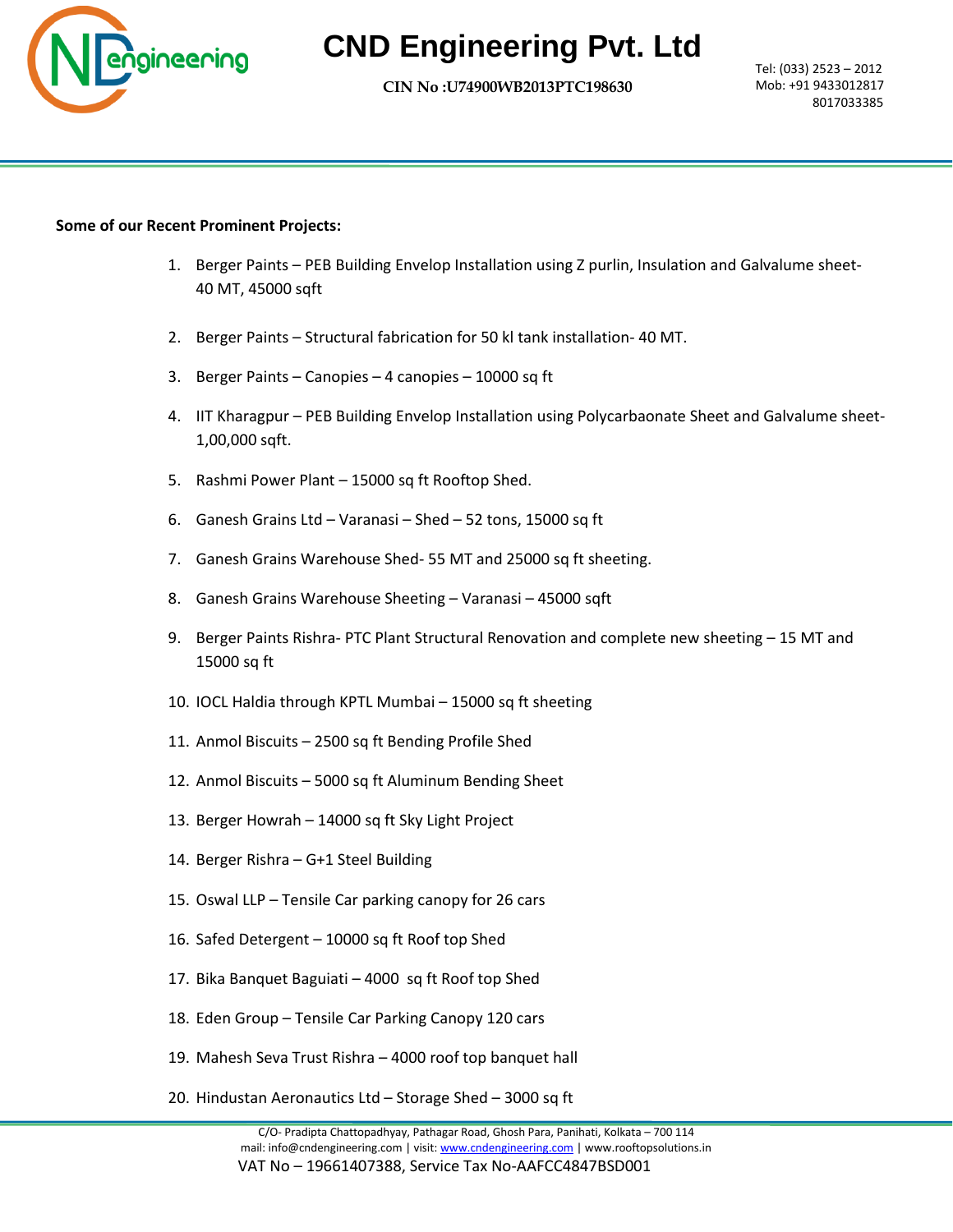

## **CND Engineering Pvt. Ltd**

 **CIN No :U74900WB2013PTC198630 Let us** 

Tel: (033) 2523 – 2012 Mob: +91 9433012817 8017033385

- 21. Hindustan Aeronautics Ltd Vertical Awnings 3000 sq ft
- 22. Ganesh Grains Ltd Kolkata 2 Nos Stairs 16 tons
- 23. East India Pharmaceuticals Ltd, Behala Shed 18000 sq tf
- 24. Reliance Jute Mills (International) Ltd -Sheds 15000 sq ft
- 25. Reliance Jute Mills (International) Ltd Gantry works 27 tons
- 26. Agarwal House Stair up to 10 th Floor 20 tons
- 27. OODLabari Co Ltd Steel Building G+2 45 tons, 12000 sq ft
- 28. Scottish Church College Stairs 8 tons
- 29. Texmaco Rail and Engineering Works Ltd Tensile Canopy 1000 sq ft
- 30. Texmaco Rail and Engineering Works Ltd Polycarbonate Canopy
- 31. Bengal Shelter Car Parking Shed, Polycarbonate Canopy, Fabric Canopy
- 32. SM Exports Sky Bridge and Stairs 10 tons
- 33. Bika Banquets Rooftop Shed 1500 sq ft
- 34. Hotel Celesta Rooftop Banquet
- 35. Ramkrishna Sarada Mission Stair and Structural Works
- 36. Modern High School for Girls Polycarbonate Canopy and Other structural works
- 37. Samntray Brothers -Rourkella Shed, ACP Cladding, Structural Glazing and Glass House
- 38. Tandoor Park Restaurant Glass House
- 39. S&IB Polycarbonate Canopy, Fabric Canopy
- 40. Sri Sri Academy Stairs and SS work
- 41. APS Container Alok Agarwal Haldia Tensile Canopy
- 42. Vesuvius India Ltd, Taratola Polycarbonate Canopy
- 43. Parekh Integrated Services Ltd, Santragachi Polycarbonate Canopy
- 44. Shopping Mall Near Dumdum Railway Station ACP and Structural Glazing